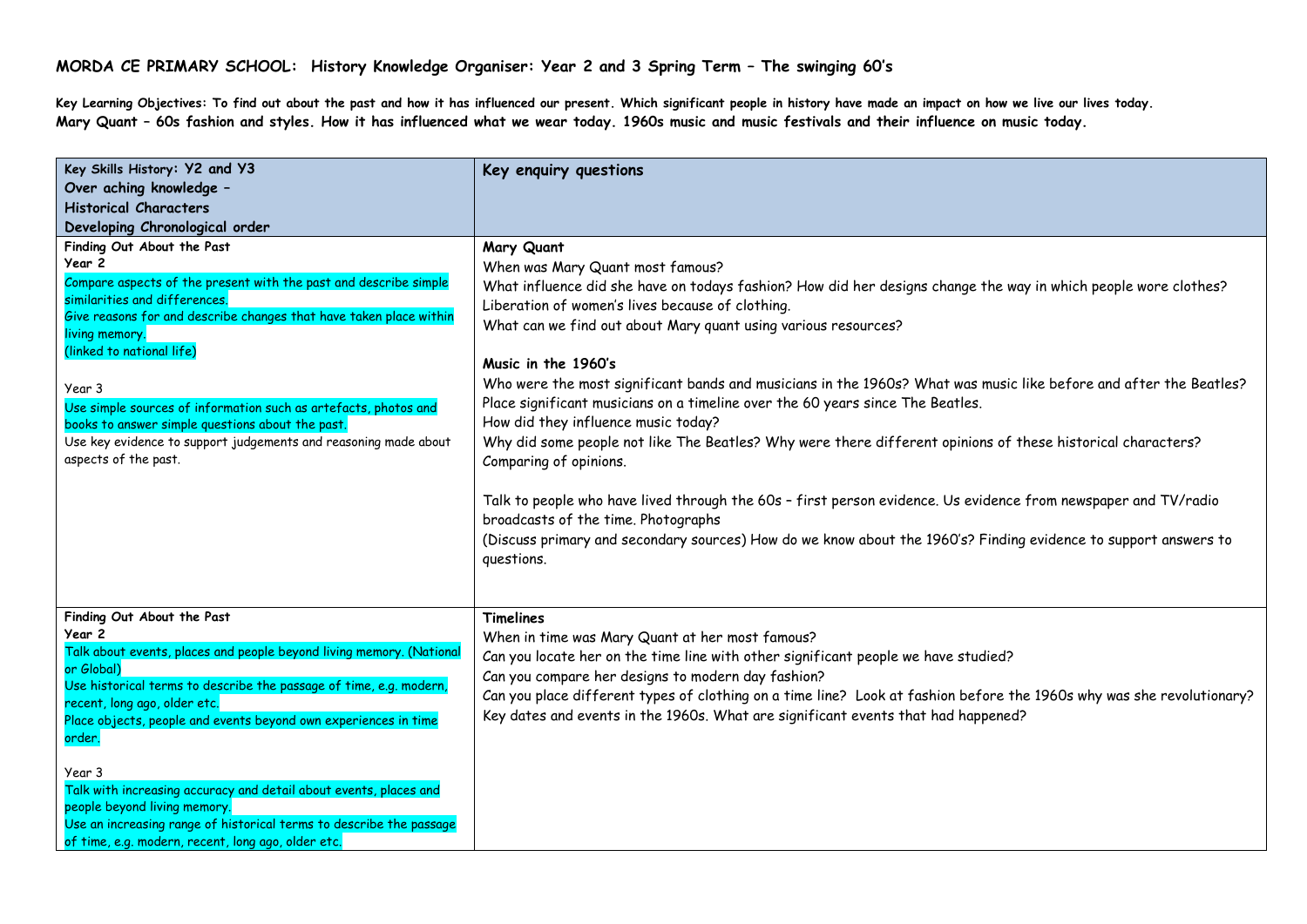**Key Learning Objectives: To find out about the past and how it has influenced our present. Which significant people in history have made an impact on how we live our lives today. Mary Quant – 60s fashion and styles. How it has influenced what we wear today. 1960s music and music festivals and their influence on music today.**

| Place a range of objects, people and events beyond own experiences<br>in time order. |                                                                                                         |
|--------------------------------------------------------------------------------------|---------------------------------------------------------------------------------------------------------|
|                                                                                      |                                                                                                         |
| <b>Historical Events</b>                                                             |                                                                                                         |
| Year 2                                                                               |                                                                                                         |
| Talk about events and the lives of people beyond living memory. (Own                 |                                                                                                         |
| locality)                                                                            |                                                                                                         |
|                                                                                      |                                                                                                         |
| Year 3                                                                               |                                                                                                         |
| Talk about and describe, in simple terms features of key events and                  |                                                                                                         |
| people in the past.                                                                  |                                                                                                         |
| Compare similar events from the present and past.                                    |                                                                                                         |
| Talk about the impact of events on the lives of the people of the                    |                                                                                                         |
| time                                                                                 |                                                                                                         |
| Lifestyles of People in the Past                                                     | What was it like living in the 1960s?                                                                   |
| Year 2                                                                               | What technology did they have? How has it changed and developed?                                        |
| Talk about similarities and differences between my life and that of                  | Liberation of women due to technology.                                                                  |
| others.                                                                              |                                                                                                         |
| Describe similarities and differences between the lives of people.                   |                                                                                                         |
|                                                                                      |                                                                                                         |
| Year 3                                                                               |                                                                                                         |
| Talk about and describe the home and the way people lived, e.g. day                  |                                                                                                         |
| to day life, things they did, their house, their family etc.                         |                                                                                                         |
| Describe and give reasons for similarities and differences between                   |                                                                                                         |
| the lives of people.                                                                 |                                                                                                         |
| Describe the changes and differences                                                 |                                                                                                         |
| Significant Historical People                                                        | Who is Mary Quant? When did she live? What are the key events in her life?                              |
| Year 2                                                                               | Why is she so important in the history of fashion? Which other significant designers were around in the |
| Talk about important people beyond living memory using a range of                    | 1960's                                                                                                  |
| historical vocabulary. (National and International achievements)                     |                                                                                                         |
|                                                                                      | Who were the Beatles? Why were they so important in British music history?                              |
| Year 3                                                                               |                                                                                                         |
| Talk about and describe events in the life of a well-known historical                |                                                                                                         |
| person.                                                                              |                                                                                                         |
| Describe key events in their life from a range of sources of                         |                                                                                                         |
| information.                                                                         |                                                                                                         |
| Talk about the actions of, and events in the life of a well-known                    |                                                                                                         |
| historical person                                                                    |                                                                                                         |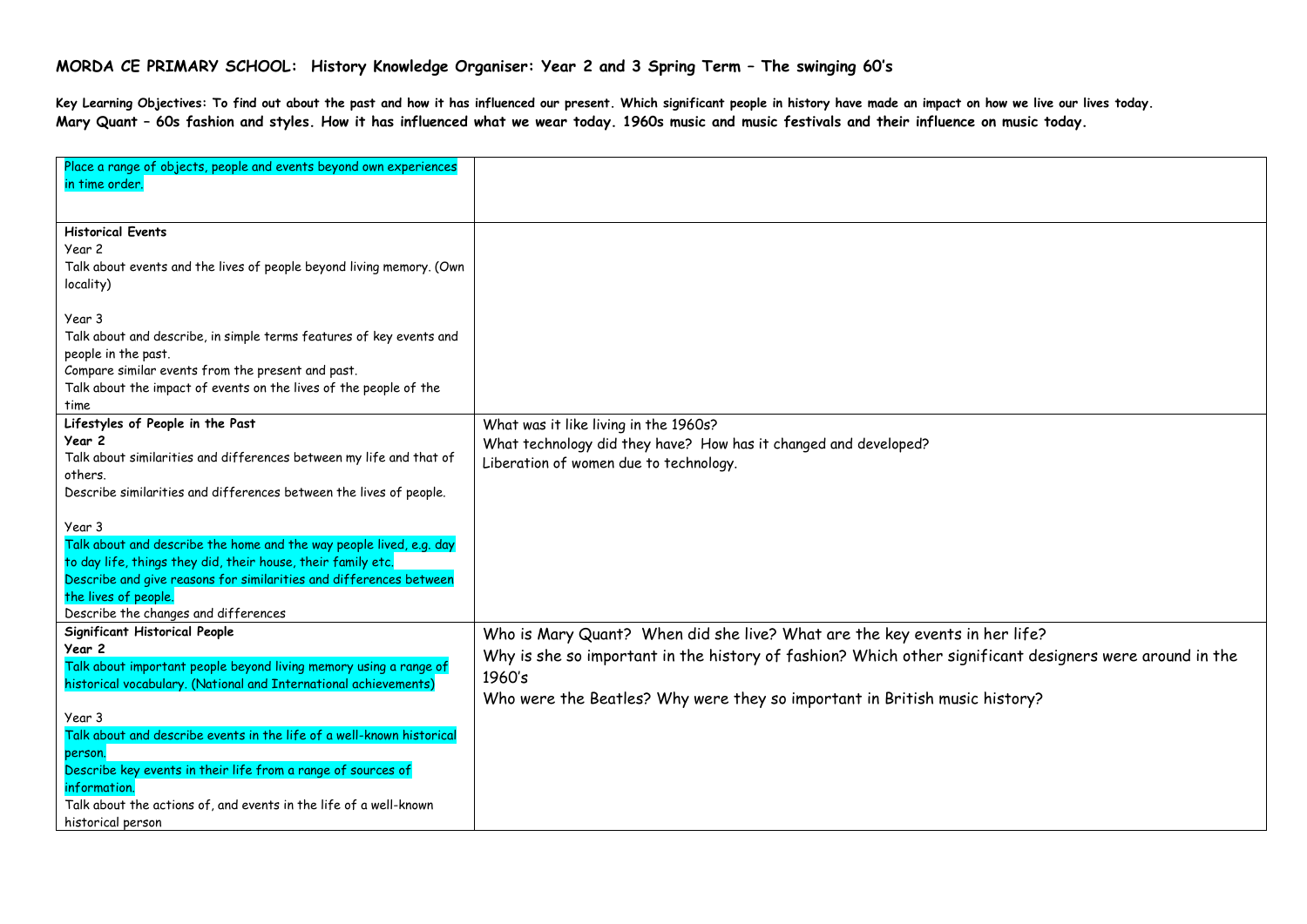**Key Learning Objectives: To find out about the past and how it has influenced our present. Which significant people in history have made an impact on how we live our lives today. Mary Quant – 60s fashion and styles. How it has influenced what we wear today. 1960s music and music festivals and their influence on music today.**

'Swinging Sixties'.

# **Key facts Mary Quant**



## **<https://www.vam.ac.uk/exhibitions/mary-quant>**

**The Beatles**





The Beatles were an English [rock](https://en.wikipedia.org/wiki/Rock_music) band, formed in [Liverpool](https://en.wikipedia.org/wiki/Liverpool) in 1960, whose best-known line-up comprised [John Lennon,](https://en.wikipedia.org/wiki/John_Lennon) [Paul McCartney,](https://en.wikipedia.org/wiki/Paul_McCartney) [George Harrison](https://en.wikipedia.org/wiki/George_Harrison) and [Ringo Starr.](https://en.wikipedia.org/wiki/Ringo_Starr) They are regarded as the [most influential band of all time](https://en.wikipedia.org/wiki/Cultural_impact_of_the_Beatles) and were important to the development of [1960s](https://en.wikipedia.org/wiki/Counterculture_of_the_1960s) [popular music](https://en.wikipedia.org/wiki/Popular_music).

She is an English [fashion](https://www.britannica.com/topic/fashion-society) designer responsible in the 1960s for the "Chelsea look" of [England](https://www.britannica.com/place/England) and

Mary Quant was the **most iconic fashion designer of the 1960s**. A design pioneer, she made super-high hemlines and other bold looks that were important to the development of the

**Mary Quant**, in full **Dame Mary Quant**, was born in 1930 in London, England.

the widespread popularity of the [miniskirt](https://www.britannica.com/topic/miniskirt) and "hot pants."

#### **Mantle of the expert**

The BBC had suggested the idea of using new satellite relays to connect the national television networks of countries across the world, to make a live link-up on a scale previously unknown. The Beatles were the natural choice to represent Britain, and they decided to compose a new song especially for the broadcast.

Become a team of experts working for the BBC to transmit a song by the Beatles across the world.